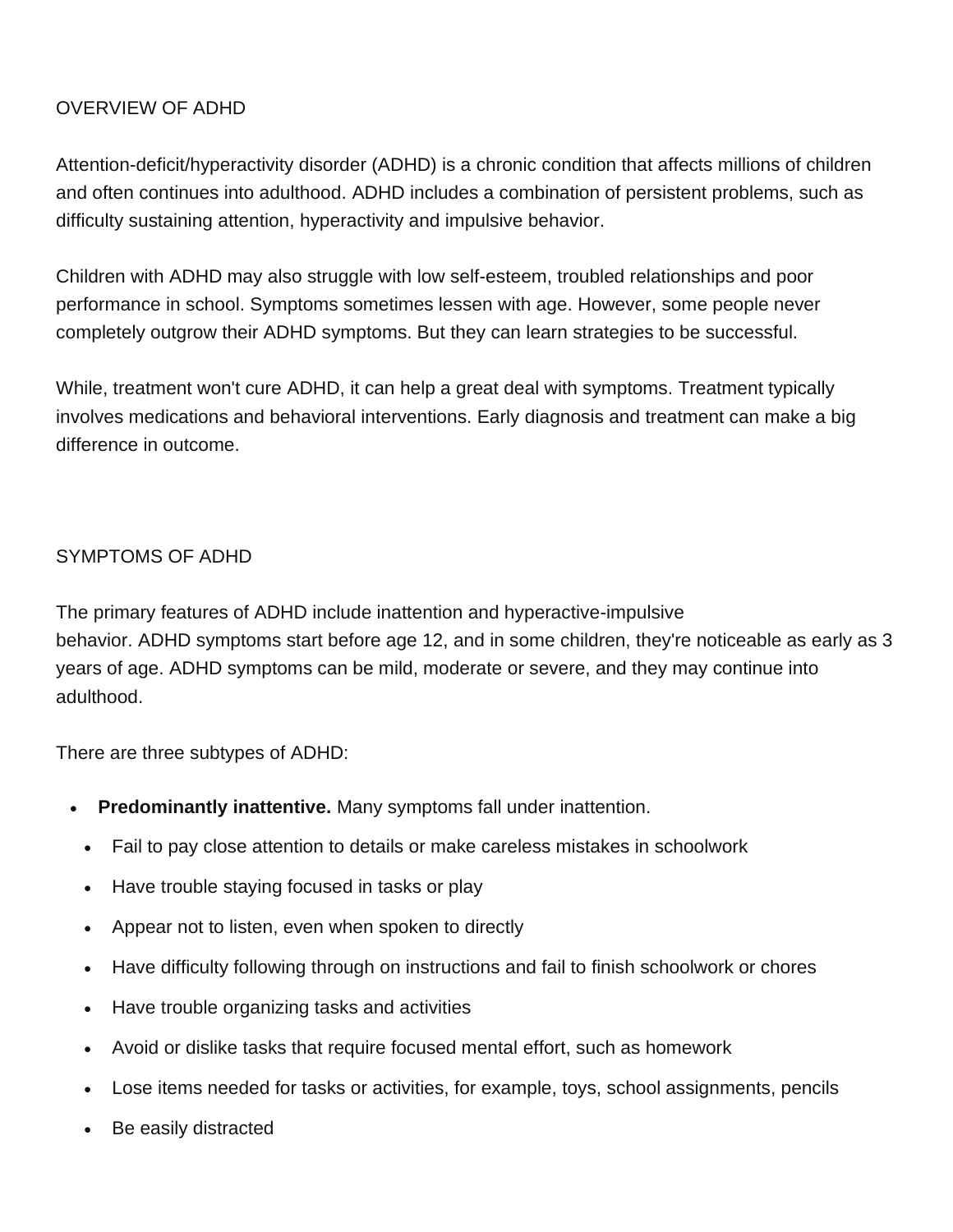- Forget to do some daily activities, such as forgetting to do chores
- **Predominantly hyperactive/impulsive.** Many symptoms are hyperactive and impulsive. A child who shows a pattern of hyperactive and impulsive symptoms may often:
	- Fidget with or tap his or her hands or feet, or squirm in the seat
	- Have difficulty staying seated in the classroom or in other situations
	- Be on the go, in constant motion
	- Run around or climb in situations when it's not appropriate
	- Have trouble playing or doing an activity quietly
	- Talk too much
	- Blurt out answers, interrupting the questioner
	- Have difficulty waiting for his or her turn
	- Interrupt or intrude on others' conversations, games or activities
- **Combined.** This is a mix of inattentive symptoms and hyperactive/impulsive symptoms.

# DIAGNOSING ADHD IN YOUNG CHILDREN

- Although signs of ADHD can sometimes appear in preschoolers or even younger children, diagnosing the disorder in very young children is difficult. That's because developmental problems such as language delays can be mistaken for ADHD.
- So, children preschool age or younger suspected of having ADHD are more likely to need evaluation by a specialist, such as a psychologist or psychiatrist, speech pathologist, or developmental pediatrician.

#### TREATMENT OF ADHD

• Standard treatments for ADHD in children include medications, behavior therapy, counseling and education services. These treatments can relieve many of the symptoms of ADHD, but they don't cure it. It may take some time to determine what works best for your child.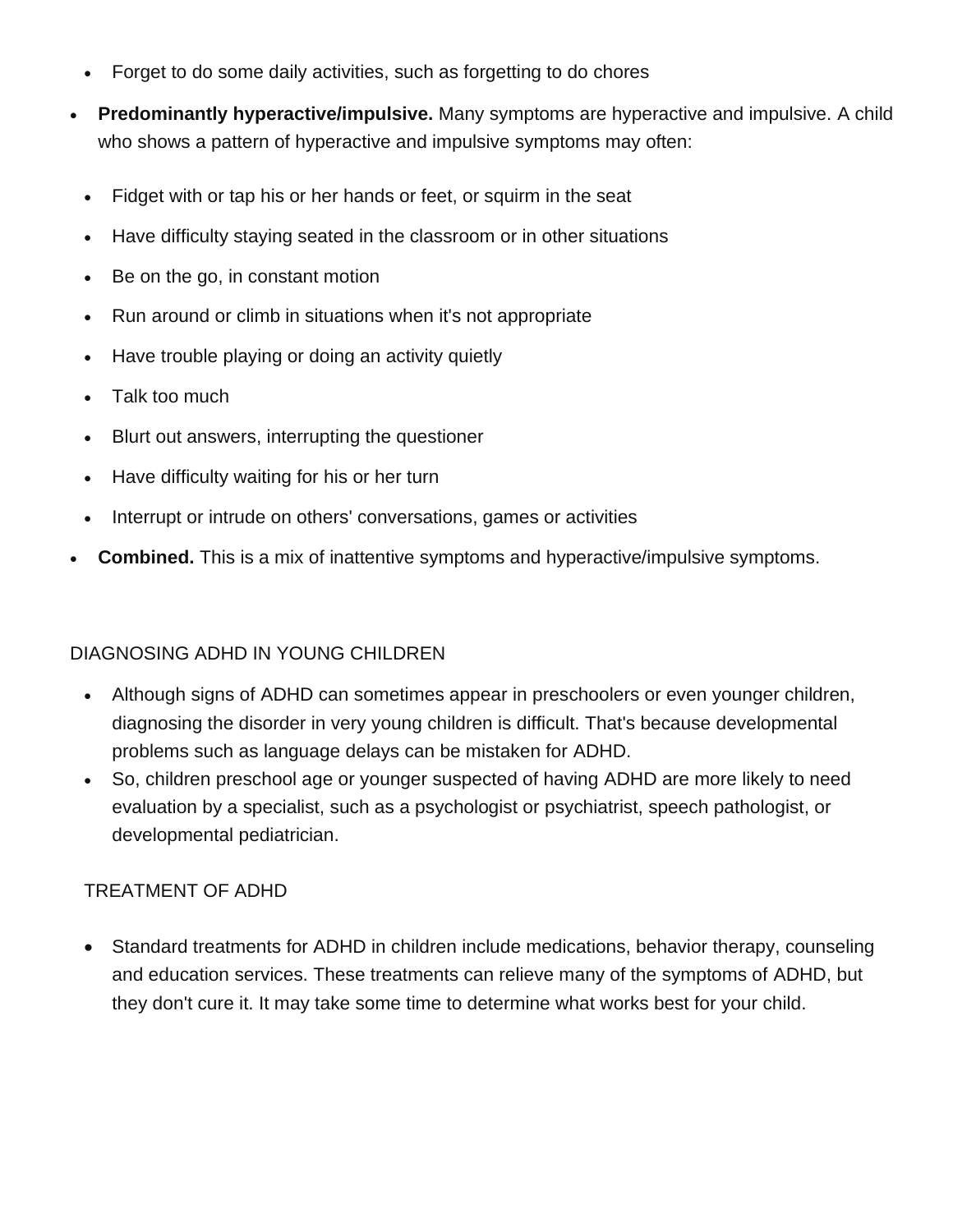There's no specific test for ADHD, but making a diagnosis will likely include:

- **Medical exam,** to help rule out other possible causes of symptoms
- **Information gathering,** such as any current medical issues, personal and family medical history, and school records
- **Interviews or questionnaires** for family members, your child's teachers or other people who know your child well, such as caregivers, babysitters and coaches
- **ADHD criteria from the Diagnostic and Statistical Manual of Mental Disorders DSM-5**, published by the American Psychiatric Association
- **ADHD rating scales** to help collect and evaluate information about your child
- •

# STIMULATE MEDICATION

Currently, stimulant drugs (psychostimulants) are the most prescribed medications for ADHD. Stimulants appear to boost and balance levels of brain chemicals called neurotransmitters. These medications help improve the signs and symptoms of inattention and hyperactivity — sometimes effectively in a short period of time.

Examples include:

- **Amphetamines.** These include dextroamphetamine (Dexedrine), dextroamphetamineamphetamine (Adderall XR, Mydayis) and lisdexamfetamine (Vyvanse).
- **Methylphenidates.** These include methylphenidate (Concerta, Ritalin, others) and dexmethylphenidate (Focalin).

The right dose varies from child to child, so it may take some time to find the correct dose. And the dose may need to be adjusted if significant side effects occur or as your child matures. Ask your doctor about possible side effects of stimulants.

# **Stimulant medications and certain health risks**

Some research indicates that using ADHD stimulant medications with certain heart problems may be a concern, and the risk of certain psychiatric symptoms may be increased when using stimulant medications.

• **Heart problems.** Stimulant medication may cause an increased blood pressure or heart rate, but the increased risk of serious adverse effects or sudden death is still unproved. However, the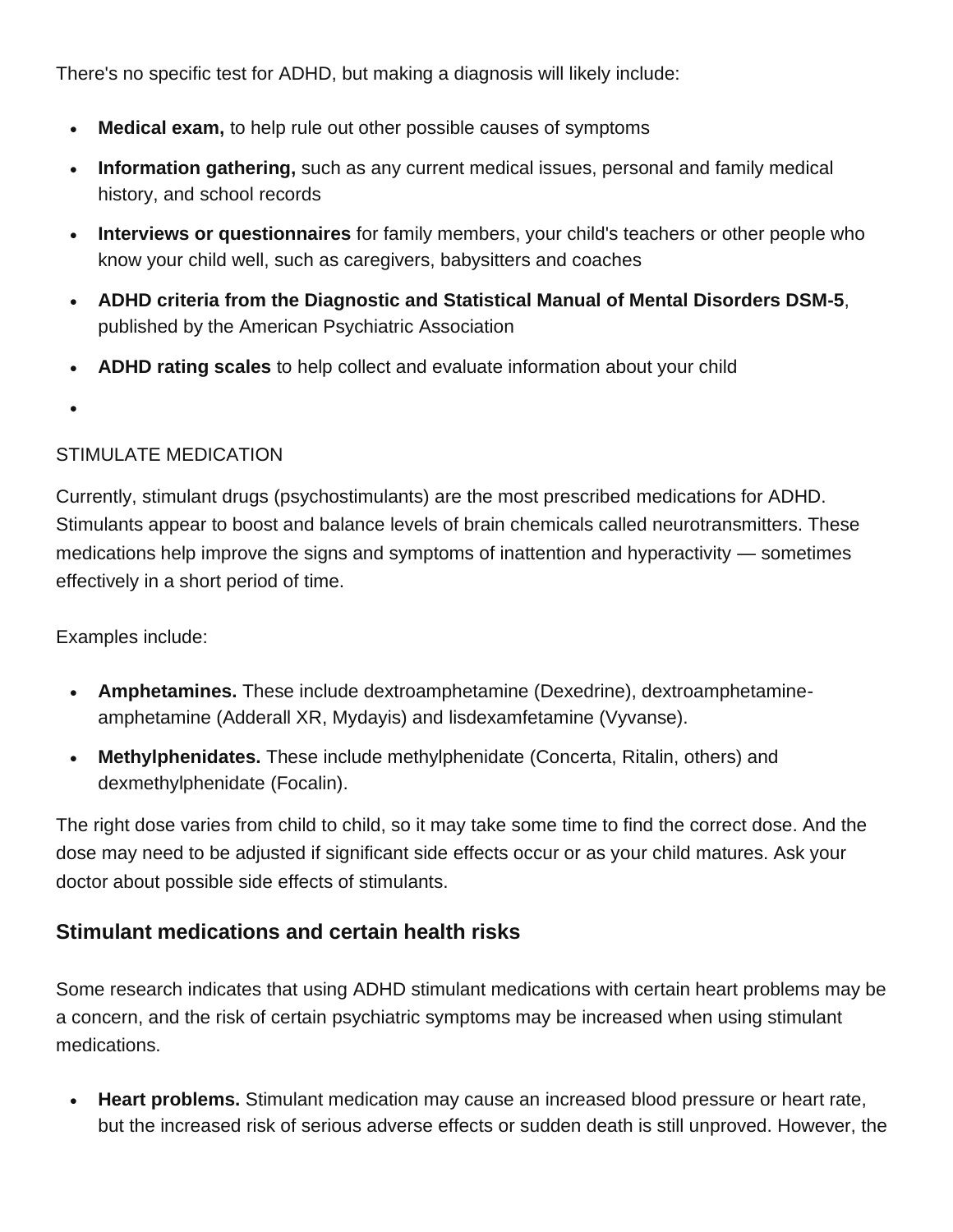doctor should evaluate your child for any heart condition or family history of heart disease before prescribing a stimulant medication and monitor your child during stimulant use.

• **Psychiatric problems.** Stimulant medications may rarely increase the risk for agitation or psychotic or manic symptoms with stimulant medications use. Contact the doctor immediately if your child has sudden new or worsening behavior or sees or hears things that aren't real while taking stimulant medication.

# **Other medications**

Other medications that may be effective in treating ADHD include:

- Atomoxetine (Strattera)
- Antidepressants such as bupropion (Wellbutrin SR, Wellbutrin XL, others)
- Guanfacine (Intuniv)
- Clonidine (Catapres, Kapvay)

Atomoxetine and antidepressants work slower than stimulants do and may take several weeks before they take full effect. These may be good options if your child can't take stimulants because of health problems or if stimulants cause severe side effects.

# **Suicide risk**

Although it remains unproved, concerns have been raised that there may be a slightly increased risk of suicidal thinking in children and teenagers taking nonstimulant ADHD medication or antidepressants. Contact your child's doctor if you notice any signs of suicidal thinking or other signs of depression.

# **Giving medications safely**

It's very important to make sure your child takes the right amount of the prescribed medication. Parents may be concerned about stimulants and the risk of abuse and addiction. Stimulant medications are considered safe when your child takes the medication as prescribed by the doctor. Your child should see the doctor regularly to determine if the medication needs to be adjusted.

On the other hand, there's concern that other people might misuse or abuse stimulant medication prescribed for children and teenagers with ADHD. To keep your child's medications safe and to make sure your child is getting the right dose at the right time:

• **Give medications carefully.** Children and teens shouldn't oversee their own ADHD medication without proper supervision.